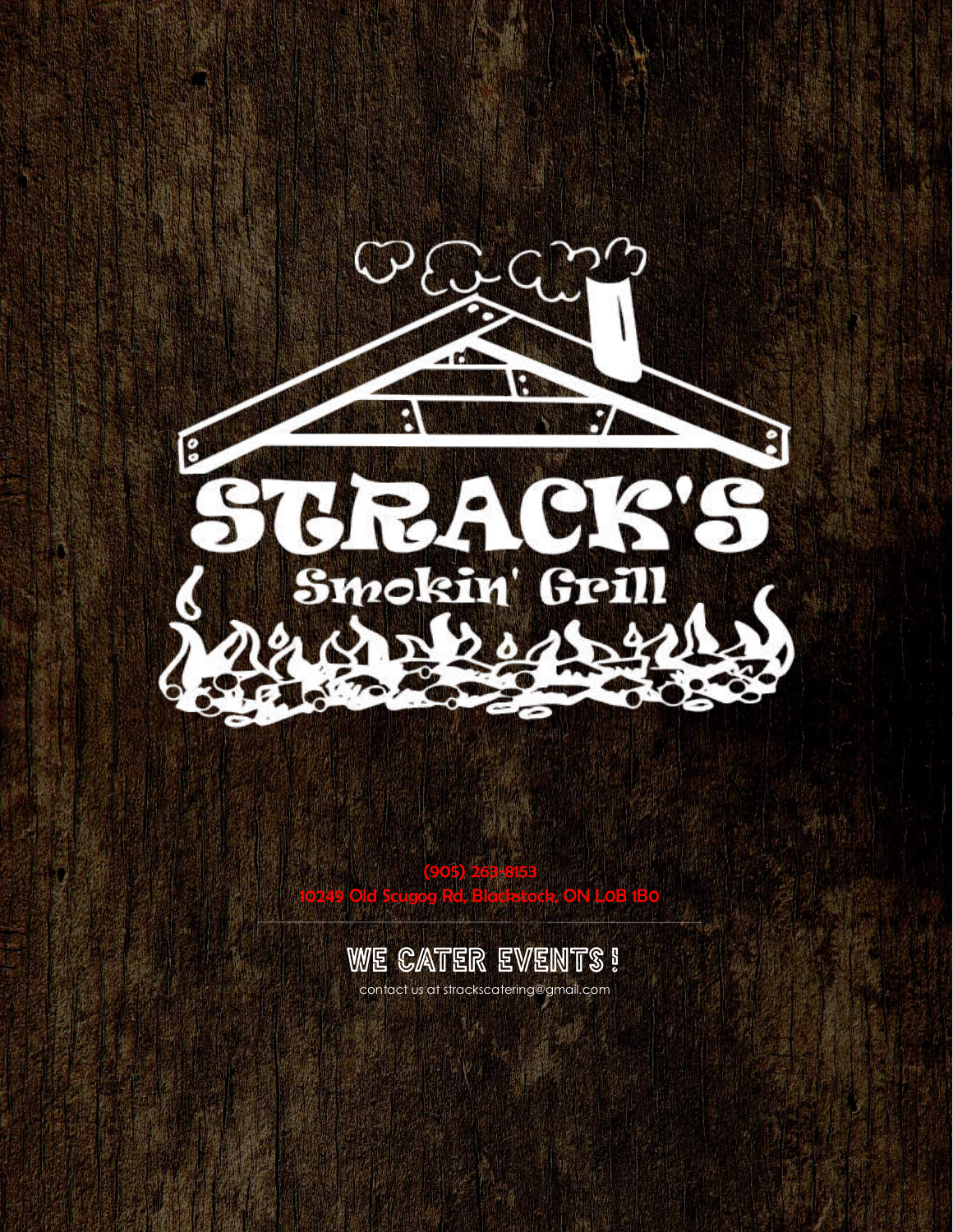# **BREAKFAST**

| <b>BIG BREAKFAST</b><br>Three eggs, home fries, Jack Daniels beans, choice<br>of two meats and choice of toast.<br>Swap homefries for Hashbrowns for \$1.00<br>Swap homefries for Haystacks for \$3.00            | \$9.99  | <b>PANCAKES</b><br>Delicious pancakes served with maple syrup.<br>Add fruit topping for \$2.00<br>Add ice cream for \$2.00                                                                                                  | \$6.99                                        |
|-------------------------------------------------------------------------------------------------------------------------------------------------------------------------------------------------------------------|---------|-----------------------------------------------------------------------------------------------------------------------------------------------------------------------------------------------------------------------------|-----------------------------------------------|
| <b>CLASSIC BREAKFAST</b><br>Two eggs, home fries, Jack Daniels beans, choice of<br>one meat and choice of toast.<br>Swap homefries for Hashbrowns for \$1.00<br>Swap homefries for Haystacks for \$3.00           | \$7.99  | WAFFLES $\varnothing$<br>Our waffles served with maple syrup and butter.<br>Add fruit topping for \$2.00<br>Add ice cream for \$2.00<br><b>FRENCH TOAST <math>\varnothing</math></b>                                        | \$6.99<br>\$6.99                              |
| <b>RIBEYE STEAK BREAKFAST</b><br>AAA 60z Ribeye Steak served with two eggs,<br>home fries, Jack Daniels beans and choice of toast.                                                                                | \$17.99 | Served with butter and maple syrup.<br>Choice of bread.                                                                                                                                                                     |                                               |
| <b>EGGS BENEDICT</b><br>Two poached eggs topped with hollandaise sauce,<br>on an English muffin and a side of home fries.<br>Choice of peameal or pulled pork.                                                    | \$13.99 | <b>ENDIO</b><br><b>HAYSTACKS</b> $\mathscr{B}(s)$                                                                                                                                                                           | \$5.99                                        |
| <b>THREE EGG OMELETTE (\$)</b><br>Three eggs with your choice of 3 items.<br>Choice of toast.<br>Options: Pepper, onion, mushroom, spinach,<br>ham, diced tomato, black olives,, bacon, cheese<br>and feta cheese | \$11.99 | Spiced shredded potatoes, sautéed onions,<br>mushrooms, peppers and cheese.<br>Served with sour cream.<br>Add meat for \$2.00<br><b>HASHBROWNS</b> $\mathcal{V}\mathcal{B}$<br>Three crispy hashbrowns fried to perfection. | \$4.50                                        |
| <b>STRACKS SKILLET</b><br>Home fries, peppers, onion, mushroom, ham,<br>shredded cheese, 2 eggs your way topped with<br>hollandaise sauce. Choice of toast.                                                       | \$11.99 | <b>CHOICE OF MEAT</b><br><b>BACON</b>                                                                                                                                                                                       | <b>PEAMEAL</b>                                |
| <b>EGGS BENEDICT FLORENTINE <math>\varnothing</math></b><br>Sautéed spinach and mushroom, toasted English<br>muffin, poached eggs topped with hollandaise<br>sauce with a hint of parmesan cheese.                | \$11.99 | <b>SAUSAGE PATTY</b>                                                                                                                                                                                                        | <b>HAM</b>                                    |
| <b>IBM</b><br><b>BUT HID</b>                                                                                                                                                                                      |         | <b>EGG</b>                                                                                                                                                                                                                  | <b>ADD \$1.50</b>                             |
| <b>BREAKFAST SANDWICH</b><br>Egg & cheese on a bagel, english muffin or toast<br>with choice of one meat.                                                                                                         | \$8.99  | <b>CHEESE</b><br><b>BACON/PEAMEAL/HAM/SAUSAGE</b><br><b>PULLED PORK</b>                                                                                                                                                     | ADD \$2.20<br>ADD \$2.50<br><b>ADD \$4.00</b> |
| <b>PEAMEAL ON A BUN</b><br>Three big slices of peameal on a bun.                                                                                                                                                  | \$9.99  |                                                                                                                                                                                                                             |                                               |
| <b>TOASTED WESTERN</b><br>Two eggs, sauteed onions, peppers, mushrooms<br>and ham served on your choice of bread.                                                                                                 | \$9.99  | <u>OMERIESTORINGHRO</u><br><b>EXHOO</b>                                                                                                                                                                                     |                                               |

**BREAKFAST BURRITO \$9.99**

3 eggs scrambled, shredded cheese, bacon, diced tomatoes, spinach, shredded potatoes, salsa

*VEGAN* 

 $\mathscr B$  vegetarian  $\mathscr G$  vegan  $\mathscr G$  gluten free

### SWEET MICOTH

| Delicious pancakes served with maple syrup.<br>Add fruit topping for \$2.00<br>Add ice cream for \$2.00                                                    |                                                      |
|------------------------------------------------------------------------------------------------------------------------------------------------------------|------------------------------------------------------|
| WAFFLES $\cancel{\mathcal{C}}$<br>Our waffles served with maple syrup and butter.<br>Add fruit topping for \$2.00<br>Add ice cream for \$2.00              | \$6.99                                               |
| <b>FRENCH TOAST <math>\varnothing</math></b><br>Served with butter and maple syrup.<br>Choice of bread.                                                    | \$6.99                                               |
| <b>HAYSTACKS <i>E</i></b><br>Spiced shredded potatoes, sautéed onions,<br>mushrooms, peppers and cheese.<br>Served with sour cream.<br>Add meat for \$2.00 | \$5.99                                               |
| <b>HASHBROWNS</b> $\mathcal{YB}$<br>Three crispy hashbrowns fried to perfection.                                                                           | \$4.50                                               |
| <b>CHOICE OF MEAT</b>                                                                                                                                      |                                                      |
| BACON<br><b>SAUSAGE PATTY</b>                                                                                                                              | <b>PEAMEAL</b><br><b>HAM</b>                         |
| <b>ADD ONS</b>                                                                                                                                             |                                                      |
| EGG<br><b>CHEESE</b><br><b>BACON/PEAMEAL/HAM/SAUSAGE</b>                                                                                                   | <b>ADD \$1.50</b><br><b>ADD \$2.20</b><br>ADD \$2.50 |
| <b>PULLED PORK</b><br><b>A MEDIMERIESTORE AS FEROMAS</b>                                                                                                   | <b>ADD \$4.00</b>                                    |
| 3400                                                                                                                                                       |                                                      |

\*PLEASE ADVISE YOUR SERVER OF ALLERGIES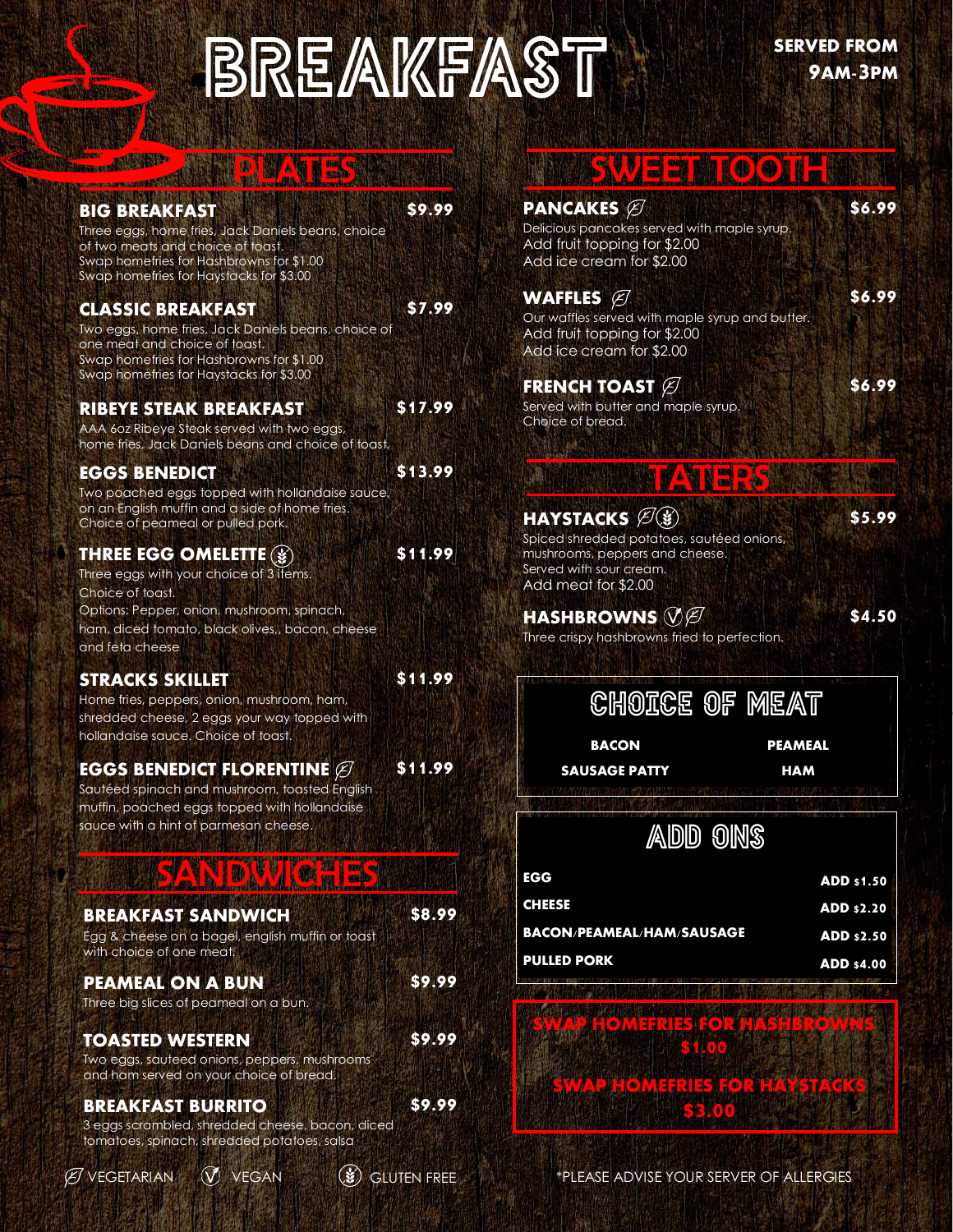| <b>PULLE</b><br><b>Fully loa</b><br>peppers<br>cheeses<br>tomatoe<br>Served v<br>Make it |
|------------------------------------------------------------------------------------------|
| <b>BACO</b><br><b>STUFF</b><br>Our awo<br>peppers                                        |
| <b>LOAD</b><br>Three bo<br>and che<br>cheese!                                            |
| <b>THREE</b><br>Three Ch<br>deep frie<br>Add gc                                          |
| <b>PULLE</b><br>Cheese,<br>In a torti<br>with sour<br>Make it                            |
| <b>HUSH</b><br>A Southe<br>balls or a                                                    |
| <b>GARL</b><br>Made w<br>Add ch                                                          |
| <b>SWEE</b>                                                                              |

**PULLED PORK NACHOS \$18.99** ly loaded nacho chips layered with sweet peppers, onions, black olives, jalapenos and three eeses topped with shredded lettuce and diced natoes. Choice of pulled pork or pulled beef. ved with sour cream and salsa. ake it pulled chicken for \$1.00

### **BACON-WRAPPED STUFFED PEPPERS \$11.99**

r award winning four-cheese stuffed sweet ppers wrapped in deliciously smokey bacon.

### **LOADED POTATO SKINS \$10.99**

ee baked potatoes stuffed with green onion d cheese topped with pulled pork and more eese! Served with sour cream.

### **THREE CHEESE SPINACH DIP \$11.99**

ee Cheese Spinach Dip Served with crispy ep fried pita bread. dd garlic shrimp for \$4.00

### **PULLED QUESADILLA \$16.99**

eese, onions, peppers and mushrooms grilled a tortilla with pulled pork or pulled beef. Served h sour cream and salsa, ake it pulled chicken for \$1.00

#### **HUSHPUPPIES OR CORNBREAD \$5.99** Southern favourite! Five deep-fried cornmeal lls or cornbread with a side of apple butter.

**GARLIC BREAD \$5.99** ade with ciabatta bun. dd cheese or bacon for \$2.00

#### **WEET POTATO FRIES**  $\varnothing$  **\$7.99** Served with jalapeno lime aioli.

**CAJUN KETTLE CHIPS \$5.99** Served with house sauce.

**DEEP-FRIED PICKLES \$9.99** Served with Louisiana Ranch Dressing.

**MOZZARELLA STICKS \$10.99** Served with Spicy Marinara Sauce.

### **THREE STREET TACOS \$11.99**

Shredded lettuce, diced tomatoes, choice of pulled pork or smoked pull chicken topped with coleslaw garnished with salsa.

## FOR SHARING THE RIES RERINGS

### **STRACKS POUTINE \$9.99**

Our crispy french fries under a layer of gravy, and three-cheese mix. Add Pulled Pork, Beef or Chicken for \$6.00

### **FRENCH FRIES**

Our classic crispy coated french fries. **Small \$4.50 Medium \$7.50 Large \$10.50** 

**ONION RINGS Small \$4.50 Medium \$7.50 Large \$10.50** 

### **JUST A TASTE**

### **JACK DANIELS BEANS**

Our famous baked beans with smoked bacon, cajun spice and a dash of Jack Daniels.<br>**Small \$5.99 Large \$ Small \$5.99 Large \$8.99**

### **CAJUN BACON MAC & CHEESE**

Smokey, creamy mac and cheese with bacon and a hint of cajun spice.

**Small \$6.99 Large \$9.99**

### **CAJUN RICE**

Rice with a hint of cajun spice, tossed with chopped veggies.<br>**Small S5.99 Larae S8.99 Large \$8.99** 

### **CAJUN COLESLAW**  $\mathcal{O}(\mathcal{E})$

Finely shredded cabbage and carrot in a light vinaigrette. **Small for \$4.99 Large for \$6.99**

### **CAJUN CHILI**

Our homemade cajun Chili Served with a ciabatta bun. **Small for \$6.99 Large for \$9.99**

### SOUPS & SALADS

### **SOUP OF THE DAY**

Delicious homemade soup served with a ciabatta bun. Ask your server for our soup of the day! **Small \$6.99 Large \$8.99**

### **BACON CAESAR SALAD**

Our made in house bacon bits tossed in Caesar dressing with romaine lettuce with parmesan and croutons. **Small \$7.99 Large \$9.99**

### **GREEK SALAD**

Romaine lettuce tossed with feta cheese, olives, onions, green peppers, tomatoes, cucumbers and Greek dressing. **Small \$8.99 Large \$10.99**

### **GARDEN SALAD**  $\mathcal{V}(\mathcal{E})$

Romaine lettuce, cucumbers, tomatoes and onions served with your dressing of choice. **Small \$7.99 Large \$9.99**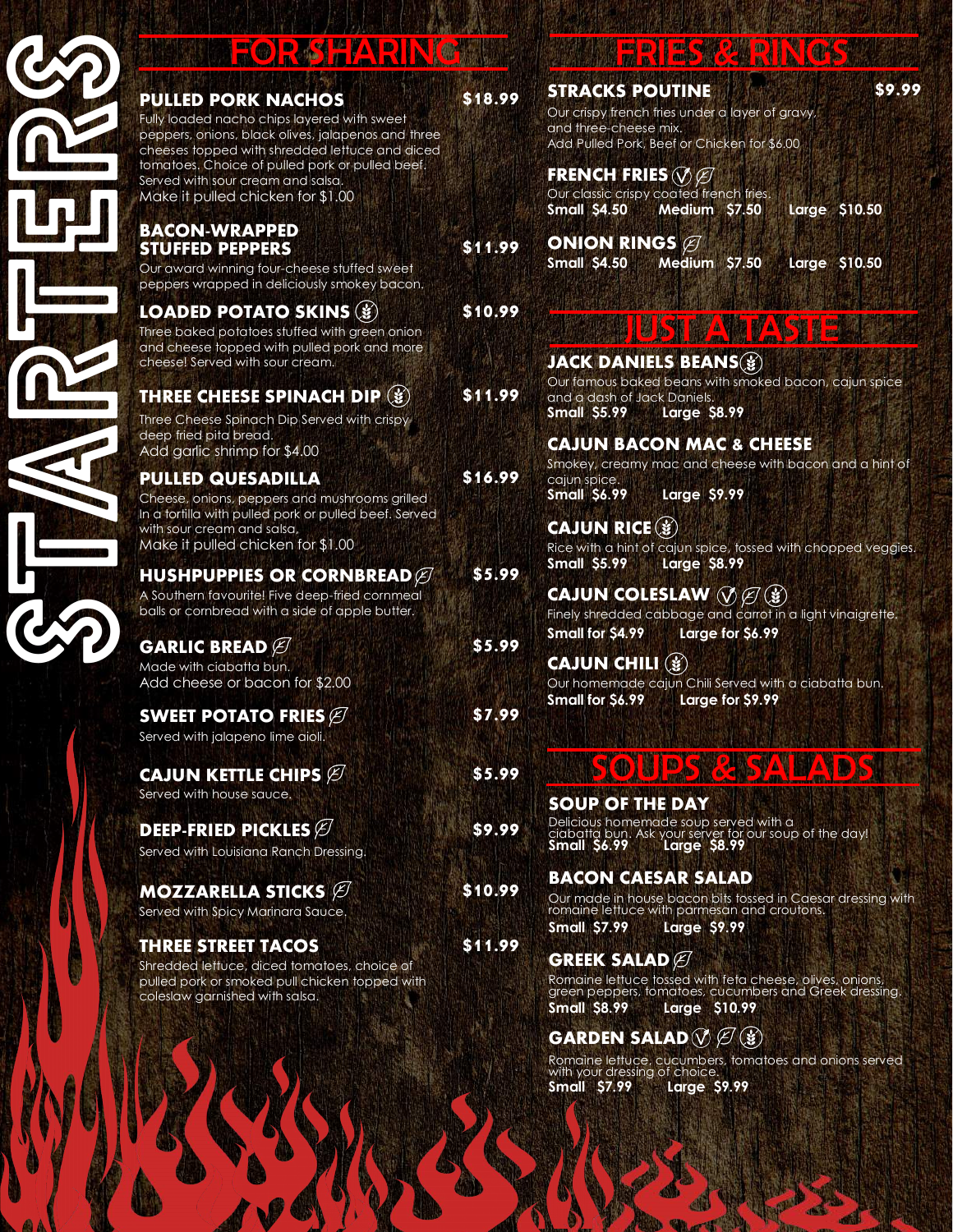# **HANDHELDS**

### SANDWICHES & WRAPS

| <b>BIG BLT</b><br>Bacon, lettuce, and tomato with mayo on your<br>choice of freshly toasted bread.                                                                                               | \$9.99  |
|--------------------------------------------------------------------------------------------------------------------------------------------------------------------------------------------------|---------|
| <b>CAJUN CLUB</b><br>Bacon, lettuce, tomato, mayo and smoked chicken<br>in Strack's famous BBQ Sauce on three slices of your<br>choice of freshly toasted bread.<br>Swap to Rye Bread for \$1.75 | \$14.99 |
| <b>CRISPY CHICKEN SANDWICH</b><br>With lettuce and choice of BBQ aioli mayo, on a<br>bun.                                                                                                        | \$12.99 |
| <b>RIBEYE STEAK SANDWICH</b><br>60z AAA Ribeye cooked to your perfect finish steak<br>on a bun. BBQ on the side upon request.<br>Add sauteed mushrooms or onions for \$1.50                      | \$14.99 |
| <b>PHILLY CHEESE SANDWICH</b><br>7oz Philly Steak with pepper, onion, mushroom's<br>topped with cheese.<br>Choice of Beef or Chicken.                                                            | \$13.99 |
| <b>BEEF BRISKET SANDWICH</b><br>80z Perfectly smoked brisket on a bun.<br>Choice of BBQ or Gravy sauce.                                                                                          | \$13.99 |
| <b>PULLED MEAT SANDWICH</b><br>Choice of pulled beef or pulled pork, on a bun with<br>a dash of Strack's famous BBQ sauce.<br>Make it pulled chicken for \$1.00<br>We suggest adding Coleslaw!   | \$12.99 |
| <b>CORNED BEEF ON RYE</b><br>60z Corned beef on a bun with a side<br>of mustard and a pickle.<br>Add sauerkraut for \$1.00                                                                       | \$10.99 |
| <b>CHORIZO SAUSAGE</b><br>Served with sauteed onions on a bun.                                                                                                                                   | \$9.99  |
| <b>SMOKED CHICKEN CAESAR WRAP</b><br>Caesar salad, bacon bits and smoked chicken<br>wrapped in a flour tortilla.                                                                                 | \$13.99 |
| <b>CUBANO</b><br>Pulled pork, ham, Swiss cheese, mustard and pickles<br>on a ciabatta bread served with Cajun kettle chips                                                                       | \$13.99 |
| <b>RUEBEN</b><br>Corned beef, Swiss cheese, sauerkraut, Russian<br>dressing on 2 slices of toasted marble Rye.                                                                                   | \$13.99 |
| <b>COUNTRY SMOKED BBQ BOLOGNA</b><br>Thick smoked bologna and Stacks BBQ sauce<br>topped with coleslaw with Cajun Kettle chips                                                                   | \$13.99 |

## BURGERS

| <b>CLASSIC BURGER</b><br>7 oz Hamburger with lettuce, tomato, onion and<br>pickles.                                                                                                                                    | \$999              |
|------------------------------------------------------------------------------------------------------------------------------------------------------------------------------------------------------------------------|--------------------|
| Add cheese or bacon for \$1.50<br>Add pulled pork for \$2.00                                                                                                                                                           |                    |
| <b>RAJUN CAJUN BURGER</b><br>The Classic Hamburger spiced up with jalapeños<br>and cajun spice!                                                                                                                        | \$11.99            |
| <b>BAYOU BURGER</b><br>7oz patty, cheddar cheese, chorizo sausage,<br>lettuce, tomatoes with jalapeno lime aioli.                                                                                                      | \$12.99            |
| <b>CREOLE SMOKED BEAN BURGER IS</b><br>7oz black bean patty, lettuce, tomatoes, onion,<br>pickles with remoulade sauce.                                                                                                | \$11.99            |
| WINGS & RIBS                                                                                                                                                                                                           |                    |
| <b>SMOKED WINGS</b><br>A full pound of delicious jumbo smoked chicken<br>wings tossed in your choice wing sauce.<br>Served with carrots and celery.                                                                    | \$14.99            |
| <b>BREADED WINGS</b><br>A full pound of bone-in breaded jumbo chicken<br>wings tossed in your choice of wing sauce.<br>Served with carrots and celery.                                                                 | \$14.99            |
| <b>SMOKED PORK RIBS</b><br>Served with coleslaw and one side.<br>In Strack's famous BBQ sauce or Apple Butter.                                                                                                         |                    |
| <b>HALF RACK</b><br><b>FULL RACK</b>                                                                                                                                                                                   | \$19.99<br>\$29.99 |
| <b>SMOKED BEEF RIBS (\$)</b><br>Served with coleslaw and one side.<br>In Strack's famous BBQ sauce or Apple Butter.                                                                                                    | \$32.99            |
| <b>WING FLAVOURS</b>                                                                                                                                                                                                   |                    |
| <b>BBQ, BUFFALO, HONEY GARLIC, GARLIC</b><br>PARMESAN, MILD, MEDIUM, HOT,<br><b>DRY CAJUN. WET CAJUN</b><br><b>SALT AND PEPPER, LEMON PEPPER</b><br>SWEET CHILI THAI, PINEAPPLE CURRY<br>TEQUILA LIME & CARIBBEAN JERK |                    |
| <b>KIDS PICKS</b>                                                                                                                                                                                                      |                    |

| <b>KIDS BREAKFAST</b>             | \$6.99 |
|-----------------------------------|--------|
| <b>HOT DOG &amp; FRIES</b>        | \$6.99 |
| I CHICKEN FINGERS & FRIES         | \$6.99 |
| <b>GRILLED CHEESE &amp; FRIES</b> | \$6.99 |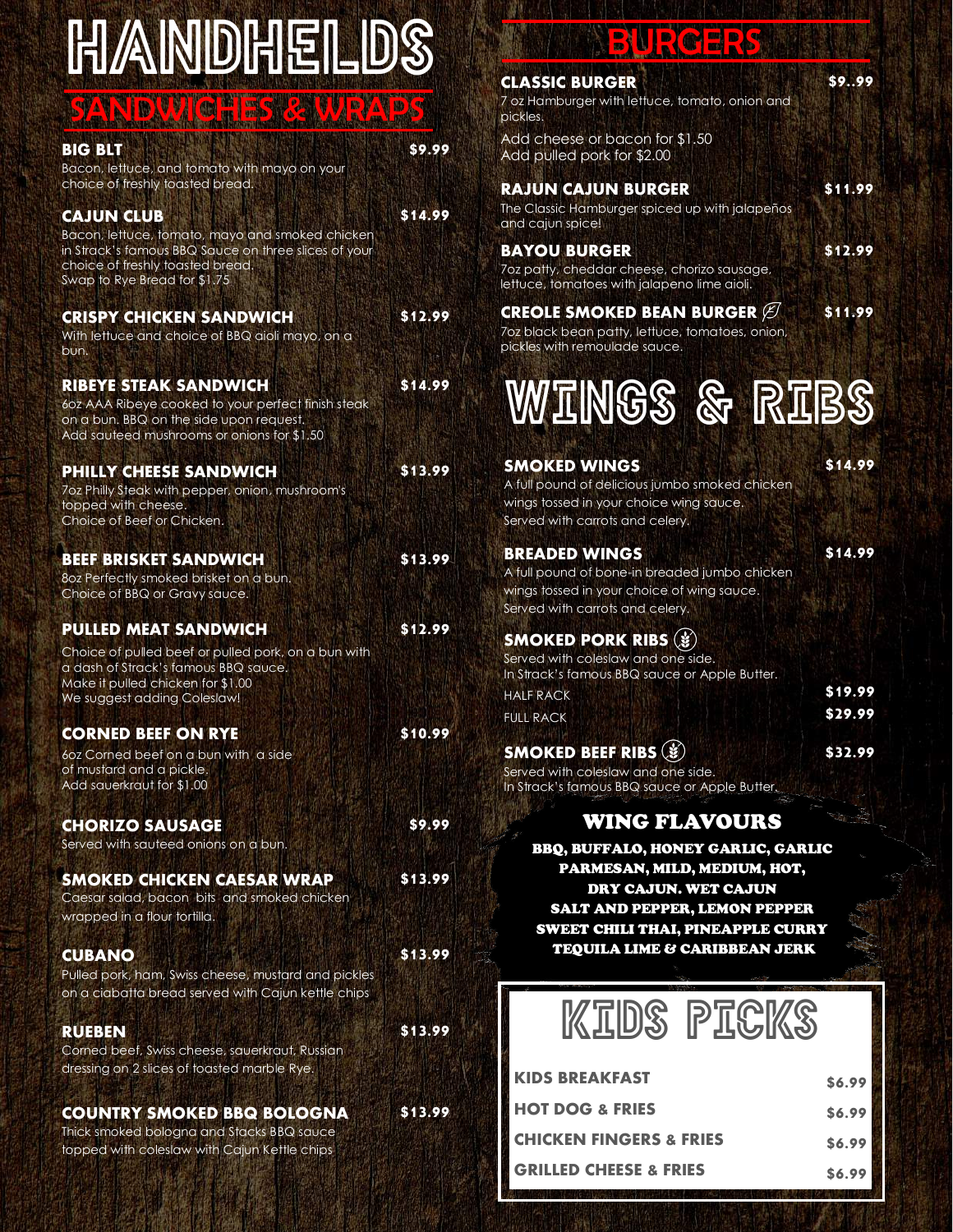# DINNERS **MATIN**

#### **BBQ CHICKEN DINNER**

| <b>QUARTER CHICKEN</b>                                                                                            | \$11.99 |
|-------------------------------------------------------------------------------------------------------------------|---------|
| <b>HALF CHICKEN</b>                                                                                               | \$16.99 |
| Smoked BBQ Chicken with our famous Strack's<br>BBQ sauce served with Caesar salad and your<br>choice of one side. |         |

#### **BEEF BRISKET DINNER \$24.99**

11oz of slow-roasted, smoked brisket served with Caesar salad and your choice of one side. Choice of BBQ or Gravy sauce. Add cajun butter shrimp for \$6.99

#### **RIBEYE STEAK DINNER \$29.99**

12oz AAA juicy, premium steak cooked to your perfect finish served with Caesar salad and your choice of one side. Add sauteed mushrooms or onions for \$1.50

### PASTA

| <b>GENERAL STORE VEGETABLE PASTA <math>\varnothing</math></b>                            | \$11.99 |
|------------------------------------------------------------------------------------------|---------|
| Pasta with peppers, onions, mushrooms and<br>marinara sauce topped with parmesan cheese. |         |
| Served with garlic toast.<br>Add pulled chicken, beef, chorizo or shrimp                 | S5.99   |
| <b>MEAT LASAGNA</b>                                                                      | \$19.99 |
| Served with Garlic Toast.                                                                |         |

Served with Garlic Toast.

#### **CHICKEN ALFREDO \$16.99**

Smoked chicken breast in our signature creamy alfredo sauce with onions, mushrooms and peppers on a bed of pasta. Served with ciabatta bun. Add our made in house bacon bits for \$2.00

### **EISH**

#### **BEER BATTER FISH & CHIPS \$14.99**

Deep-fried battered Basa fish with a generous side of french fries, coleslaw, and tartar sauce for dipping.

#### **FISH SANDWICH \$11.99**

Beer batter fish served on a ciabatta with jalapenos lime aioli and topped with coleslaw, served with French fries

### **PAN FRIED CAJUN CATFISH \$11.99**

Fried catfish lightly dusted with cajun spice. Served with caesar salad and your choice of side.

### **CRAWFISH DINNER \$19.99**

12 big crawfish with sweet corn, potatoes, chorizo sausage and coleslaw.

### **JAMBALAYA \$18.99**

With chicken, shrimp, chorizo sausage, rice, peppers, tomato, and our signature Cajun spice.

### SAMPLERS

#### **MEAT SAMPLER** \$49.99

8 oz smoked beef brisket, ½ rack of pork ribs, pulled smoked chicken and pulled smoked pork with a side of coleslaw.

#### **PARTY PLATTER \$49.99**

One pound of wings, four stuffed sweet peppers, four mozzarella sticks, one pulled pork quesadilla and garlic bread.

### **SIDES**

| FRIES                         | <b>ADD \$5.00</b> |
|-------------------------------|-------------------|
| <b>ONION RINGS</b>            | <b>ADD \$5.00</b> |
| <b>COLESLAW</b>               | <b>ADD \$5.00</b> |
| <b>JACK DANIELS BEANS</b>     | <b>ADD \$6.00</b> |
| <b>CAJUN RICE</b>             | <b>ADD \$6.00</b> |
| <b>BACON MAC &amp; CHEESE</b> | <b>ADD \$7.00</b> |
| <b>CAJUN CHILI</b>            | <b>ADD \$7.00</b> |
| <b>GREEK OR GARDEN SALAD</b>  | <b>ADD \$6.00</b> |
| <b>BACON CAESAR SALAD</b>     | <b>ADD \$7.00</b> |
| <b>SOUP OF THE DAY</b>        | <b>ADD \$6.00</b> |

### **ADD ONS**

| <b>ADD \$2.50</b> |
|-------------------|
| <b>ADD \$2.50</b> |
| <b>ADD \$2.00</b> |
| <b>ADD \$2.00</b> |
| ADD \$2.50        |
| <b>ADD \$2.75</b> |
| <b>ADD \$5.99</b> |
| <b>ADD \$5.99</b> |
|                   |

### **PER POUND/OUNCE**

| \$21.99                                                                                                             |
|---------------------------------------------------------------------------------------------------------------------|
| \$21.99                                                                                                             |
| \$24.99                                                                                                             |
| \$24.99                                                                                                             |
| \$4.99                                                                                                              |
| - SU MATHAMATIK SIYA MONYA MAJI MAREKETI YA YA MARAMO NIME WA MUTU NOJANI NI NDA MAREKETI YA MUTU KWA NA MAREKETI N |

\*on availability only